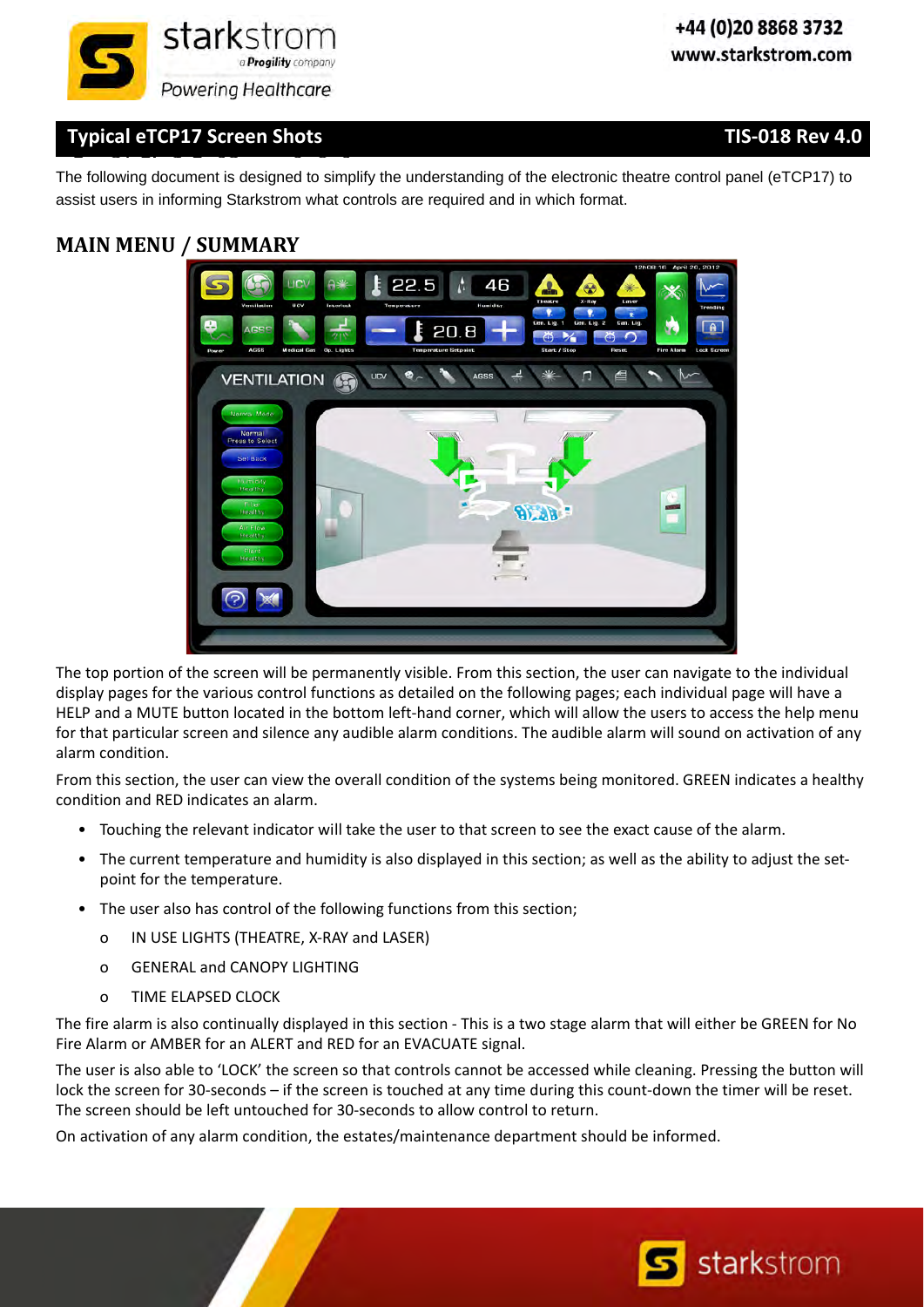## **CONVENTIONAL VENTILATION SCREEN**





This page displays the current status of the ventilation plant. The main portion of this screen shows a typical view indicative of a theatre, showing differing colours of arrows to indicate the condition of the plant that can be viewed easily and from a distance.

- GREEN Plant Healthy (running in NORMAL mode with no faults)
- AMBER Plant Healthy (running in SETBACK mode)
- RED Plant Fault (running in NORMAL or SETBACK mode)

In addition, there is user control of the ventilation plant between the NORMAL and SETBACK modes via the blue actuators. The relevant indicator light will illuminate to show the current status (whether the plant is running in NORMAL or SETBACK; the panel will assume OFF if neither state is being shown).

There are also alarms associated with the ventilation plant;

LOW AIR FLOW, FILTER DIRTY (REPLACE FILTER), HUMIDITY LOW, PLANT FAILED

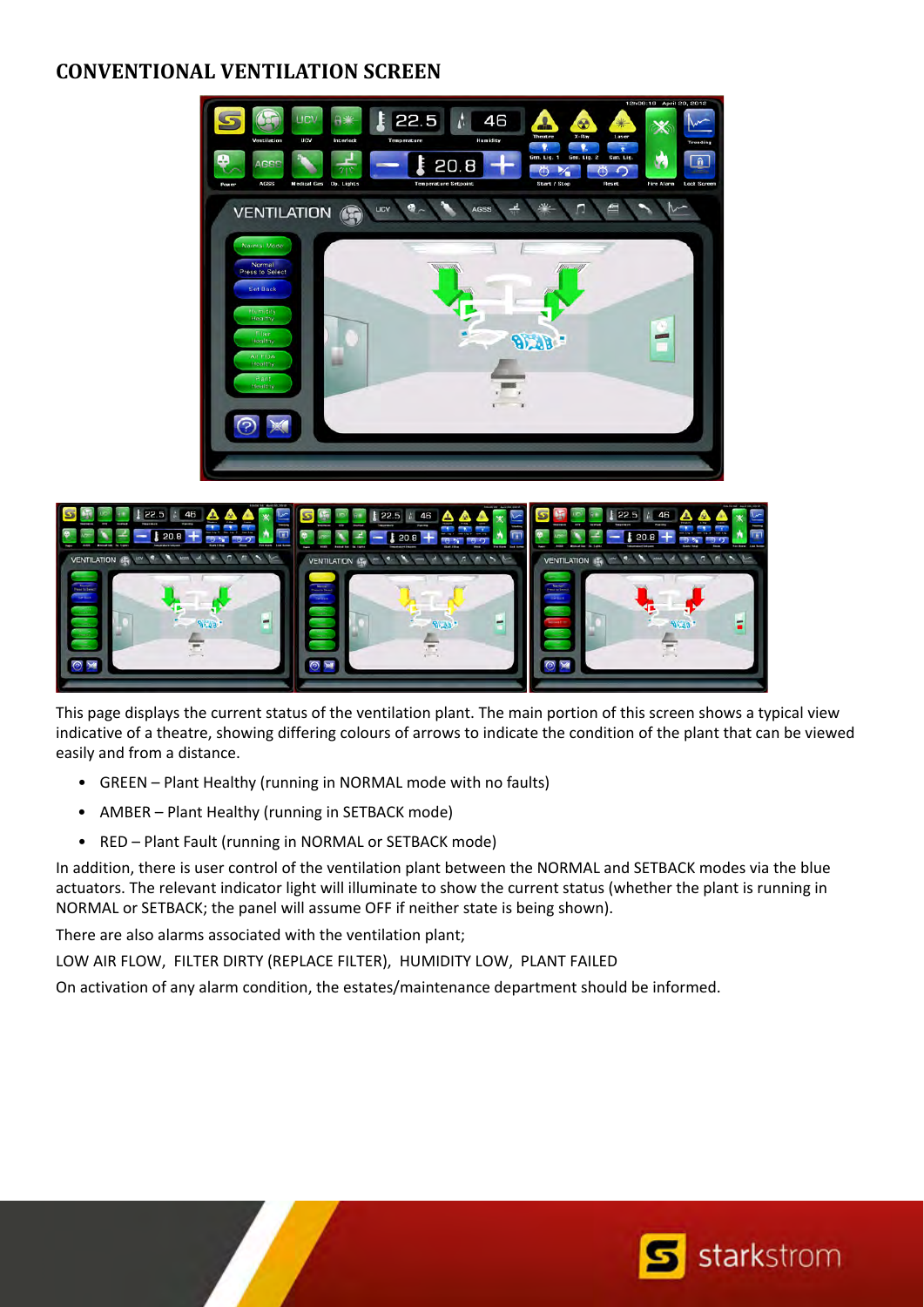#### **S Sh t S** CA C 1 SC S O S **ULTRA CLEAN VENTILATION**



22.5

Ultra Clean Ventilation **e** Asses

A

 $20.6$ 

46

 $\Box$ 

This page displays the current status of the UCV plant. The main portion of this screen shows a typical view indicative of a theatre including a canopy, showing differing colours of arrows to indicate the condition of the plant that can be viewed easily and from a distance.

The arrows will be coloured dependant on the condition of the UCV and Ventilation Plants and is as detailed in the table below;

| <b>AHU</b>      | <b>UCV Terminal</b> | <b>Indicator Light</b> | <b>Comment</b>                                                                   |
|-----------------|---------------------|------------------------|----------------------------------------------------------------------------------|
| Off or Fault    | Off or Fault        | <b>RED</b>             | Ventilation not operating at a suitable level to commence<br>surgical procedures |
| Off or Fault    | On (Set-back)       | <b>RED</b>             |                                                                                  |
| Off or Fault    | On (Full Speed)     | <b>RED</b>             |                                                                                  |
| On (Set-back)   | Off or Fault        | <b>RED</b>             |                                                                                  |
| On (Full Speed) | Off or Fault        | <b>RED</b>             |                                                                                  |
| On (Set-back)   | On (Set-back)       | <b>RED</b>             |                                                                                  |
| On (Full Speed) | On (Set-back)       | AMBER                  | Ventilation provided to at least conventional theatre standard                   |
| On (Full Speed) | On (Full Speed)     | <b>GREEN</b>           | <b>Full UCV standard conditions</b>                                              |
|                 |                     | <b>BLUE</b>            | HEPA-filter resistance causing low air flow                                      |

Table 1



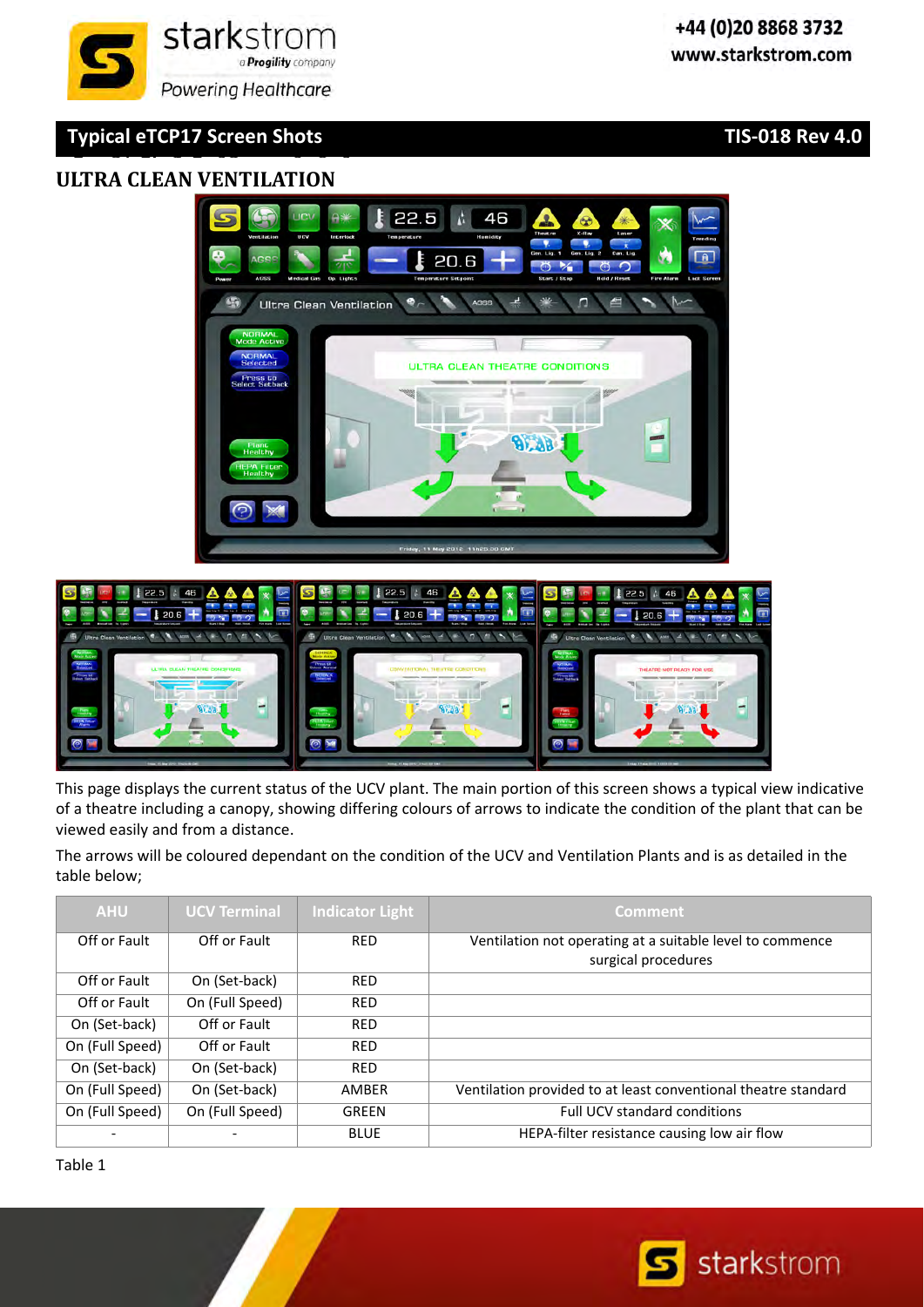In addition, there is user control of the ventilation plant between the NORMAL and SETBACK modes via the blue actuators. The relevant indicator light will illuminate to show the current status (whether the plant is running in NORMAL or SETBACK; the panel will assume OFF if neither state is being shown).

There are also alarms associated with the ventilation plant;

- OFF/FAULT
- CHANGE HEPA FILTER (blue; flashing red text)

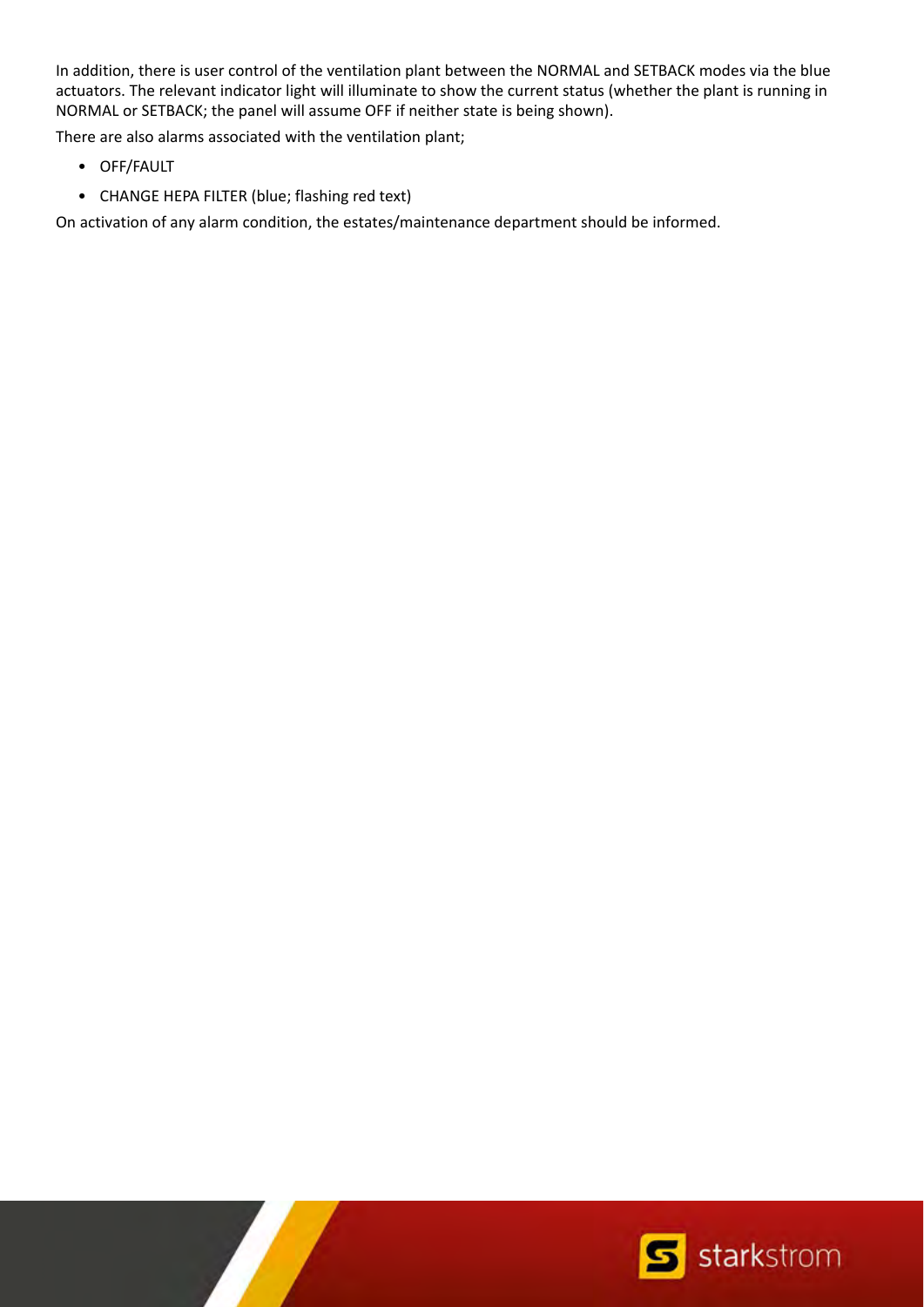#### **S Sh t S** CA C 1 SC S O S **POWER SUPPLY SCREEN**







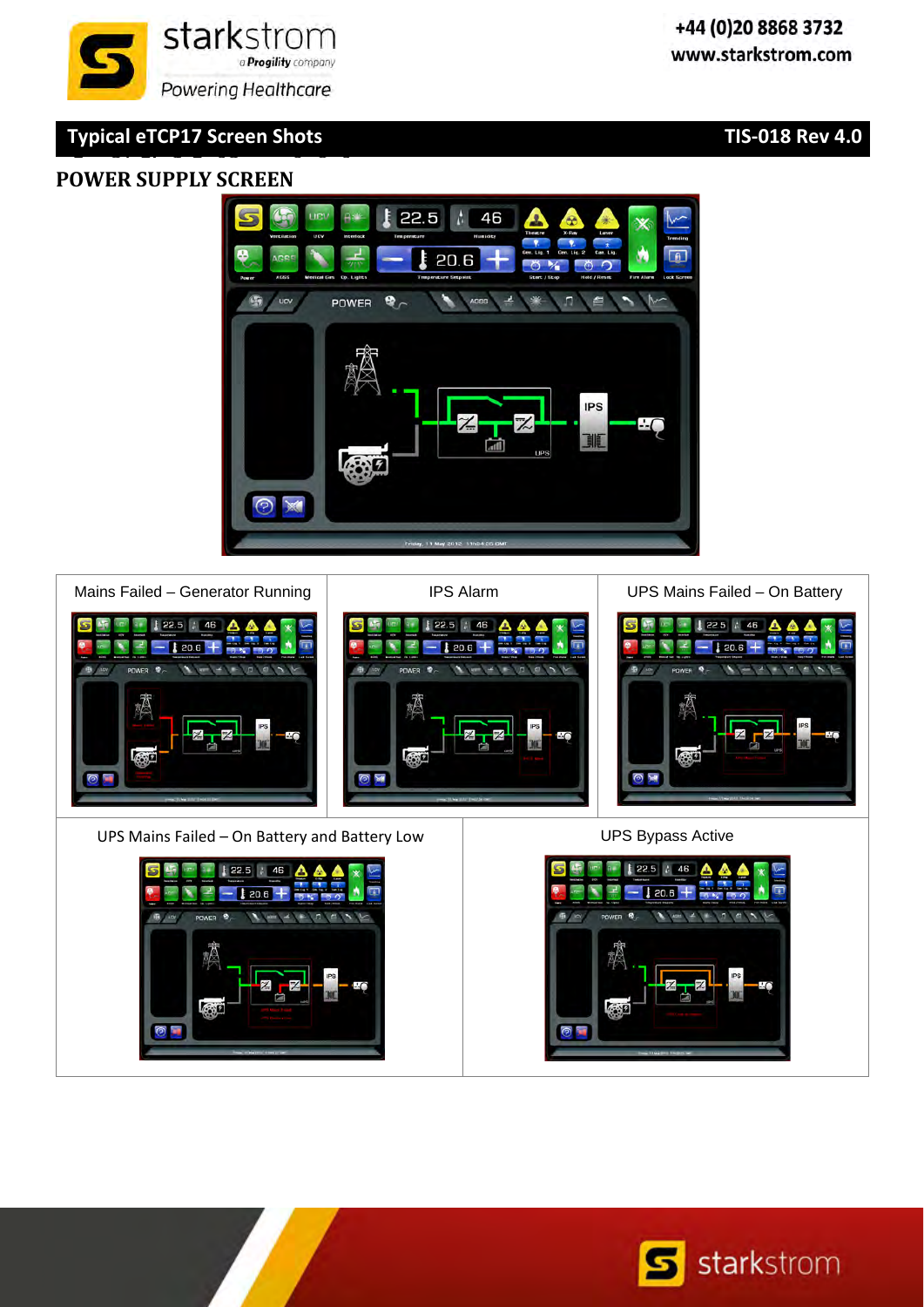This page displays the current situation regarding the Power Supply within the theatre.

There are alarms associated with the following items;

- MAINS SUPPLY FAILED
- GENERATOR RUNNING (ON LOAD)
- IPS COMMON ALARM
- UPS MAINS FAILED
- UPS LOAD ON BYPASS
- UPS BATTERY LOW
- UPS NORMAL MODE NOT ACTIVE

A green flow line will indicate when healthy, should a problem occur, the relevant line will change colour to indicate where the source of supply is being derived, and indicate where the alarm has occurred.

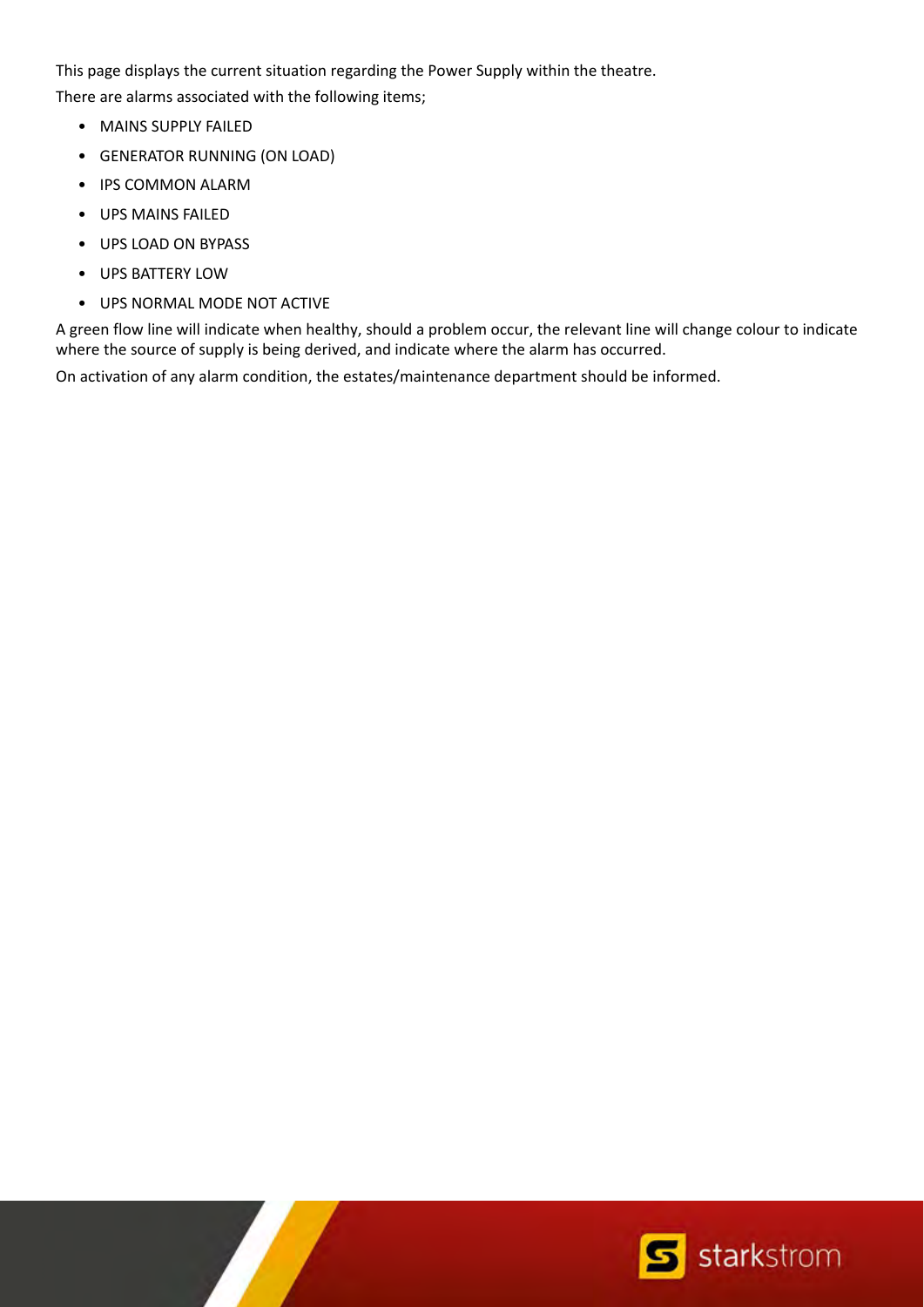

#### **S Sh t S** CA C 1 SC S O S **MEDICAL GAS ALARM SCREEN**



This page displays the current status of the medical gas system pipeline pressures supplying the theatre. The system will alarm on either a HIGH or LOW pressure within the relevant gas pipeline;

- O2 Oxygen
- N2O Nitrous Oxide
- O2/N2O ‐ Entonox
- MA4 4‐Bar Medical Air
- SA7 7‐Bar Surgical Air
- VAC Vacuum (Low pressure only)
- On either HIGH or LOW pressure of a particular gas; the relevant alarm indicator will activate.

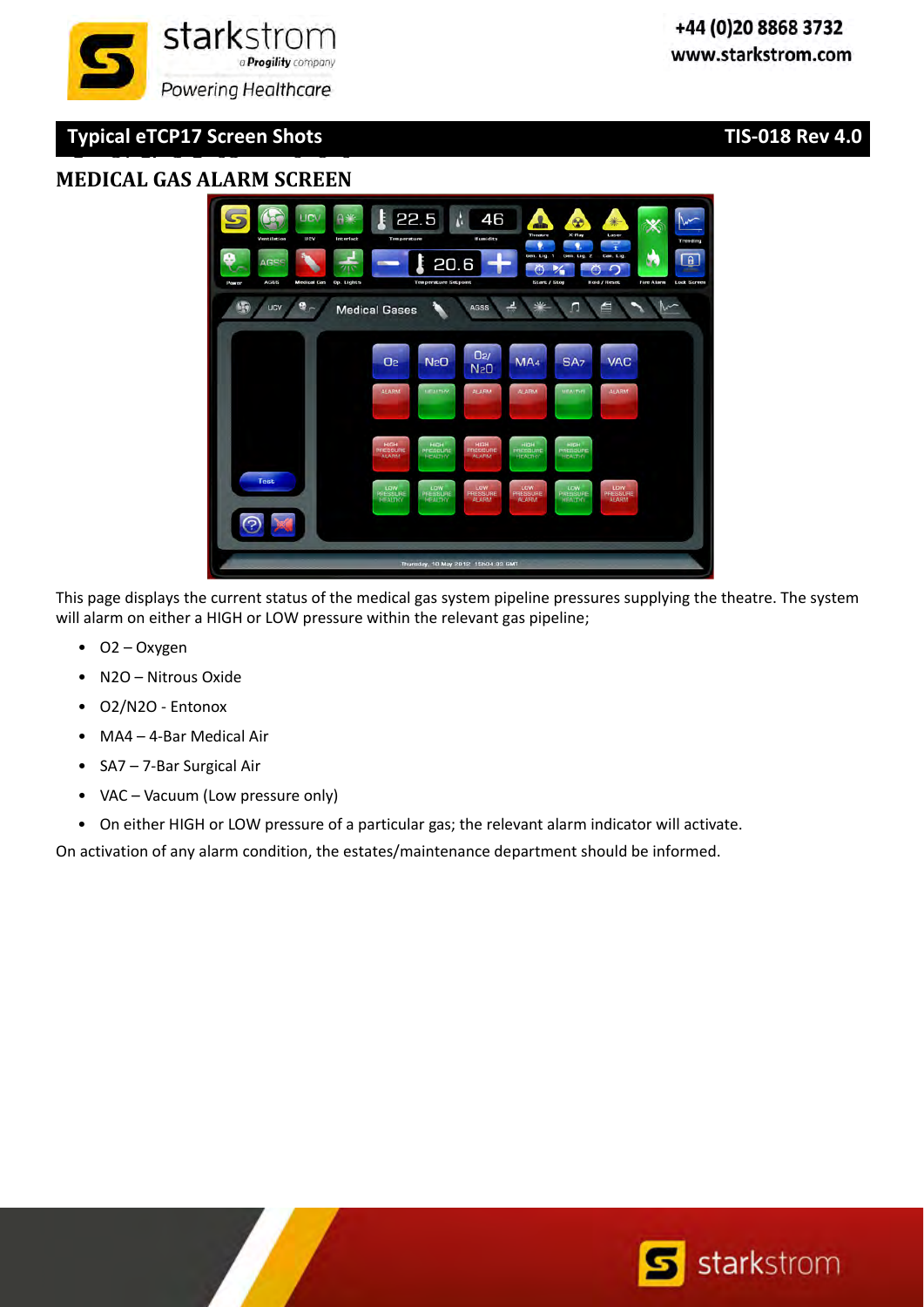## **ANAESTHETIC GAS SCAVENGING SYSTEM SCREEN**



This page displays the current status of the anaesthetic gas scavenging system supplying the theatre.

The user can switch the system ON and OFF from this screen.

The screen will indicate whether the AGSS system is running or not as well as provide alarms for;

- PLANT FAULT
- PLANT EMERGENCY

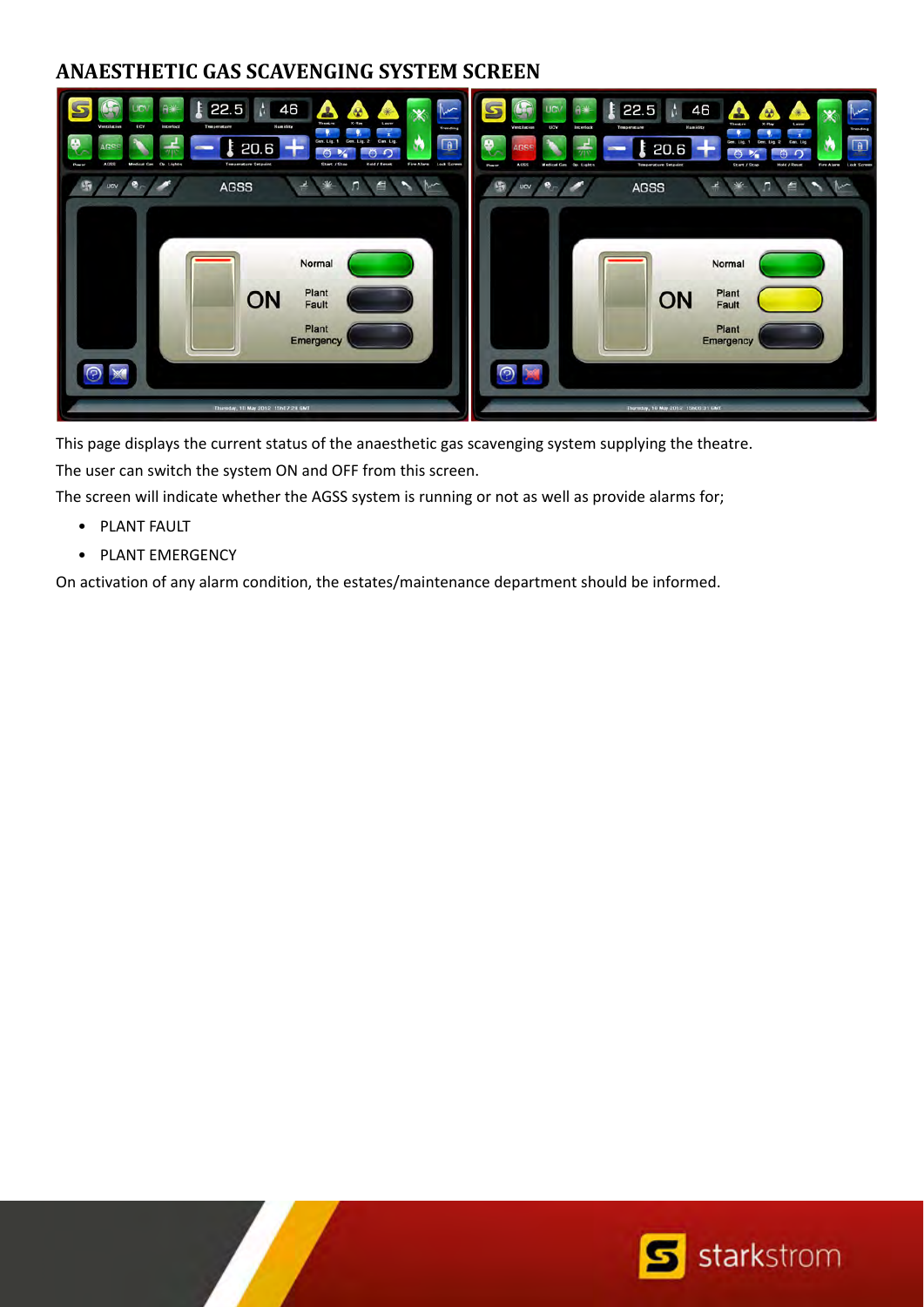#### **S Sh t S** CA C 1 SC S O S **OPERATING LIGHT CONTROL SCREEN (marLED – LED Technology)**

 $22.5$ 

46

 $20.6$ OPERATING LIGHTS  $\Box$ 昌  $(\ast)$ (₩  $\frac{10000}{1000}$  $\circledcirc$  $\circledcirc$  $\circledcirc$   $\circledcirc$  $\circledcirc$ Main Light  $(\ast)$ €  $\circledcirc$  $\circledcirc$  $\textcircled{c}$   $\textcircled{r}$  $\circledast$ Satellite Light v. 10 May 2012 15h05.33

From this page; the user can switch ON and OFF the operating lights as well as control the intensity and focus (dependant on light type and manufacturer).

This screen also shows the condition of the Battery Backup system supporting the Operating Lights.

There are two alarms associated with the following items;

- OPERATING LIGHTS ON BATTERY SUPPLY
- BATTERY BACKUP CHARGER FAILED

In addition the user can test the functionality of the battery backup system by pressing the BATTERY TEST button; this will disconnect the mains supply feeding the lights for the stated time; forcing the lights onto the battery supply – pressing the actuator again at any time will cancel this test.



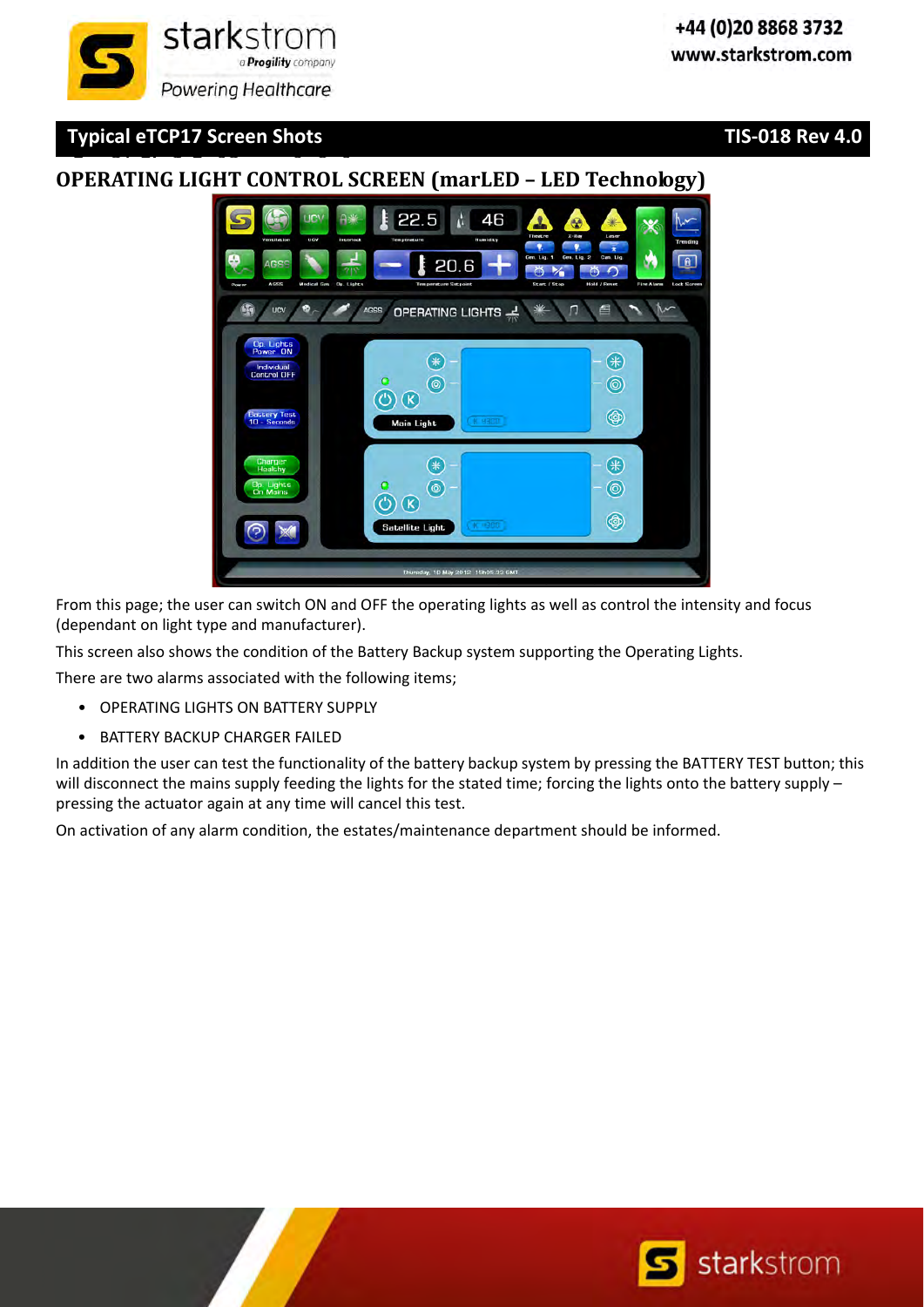## **LASER INTERLOCK SYSTEM (LASERMET)**

![](_page_9_Picture_1.jpeg)

The Laser Interlock System prevents unauthorised and unsafe operation of the Laser equipment and is configured to provide automatic shut‐off of the laser beam if safety doors, covers or blinds are opened.

In order to operate the system; the power switch should be ON.

The system will monitor up to 4x interlocks or groups of interlocks. The number of monitored interlocks is indicated by the RHS LED's being coloured GREEN (BLACK if not being monitored).

The LHS LED will display the current status of that particular interlock;

GREEN – interlock healthy : AMBER – interlock open : BLACK – interlock not monitored

Only authorised users are able to enable the laser by entering a password.

The system can be setup to either automatically disable the laser when the safety circuit is interrupted, or require the user to disable it. As default the system requires the user to disable it.

Only once enabled and when the safety circuit is healthy (all interlocks and emergency stop circuits are healthy) is the user able to arm the laser.

A keypad is supplied outside the area to allow authorised access while the laser is still active; while inside the area a door release is provided to allow the staff to exit the area while maintaining the laser – this will indicate as an amber 'OVERRIDE ON' indicator.

In case of emergency, an EMERGENCY STOP and/or EMERGENCY BREAK‐GLASS are provided which will automatically disconnect the laser in case of emergency.

![](_page_9_Picture_12.jpeg)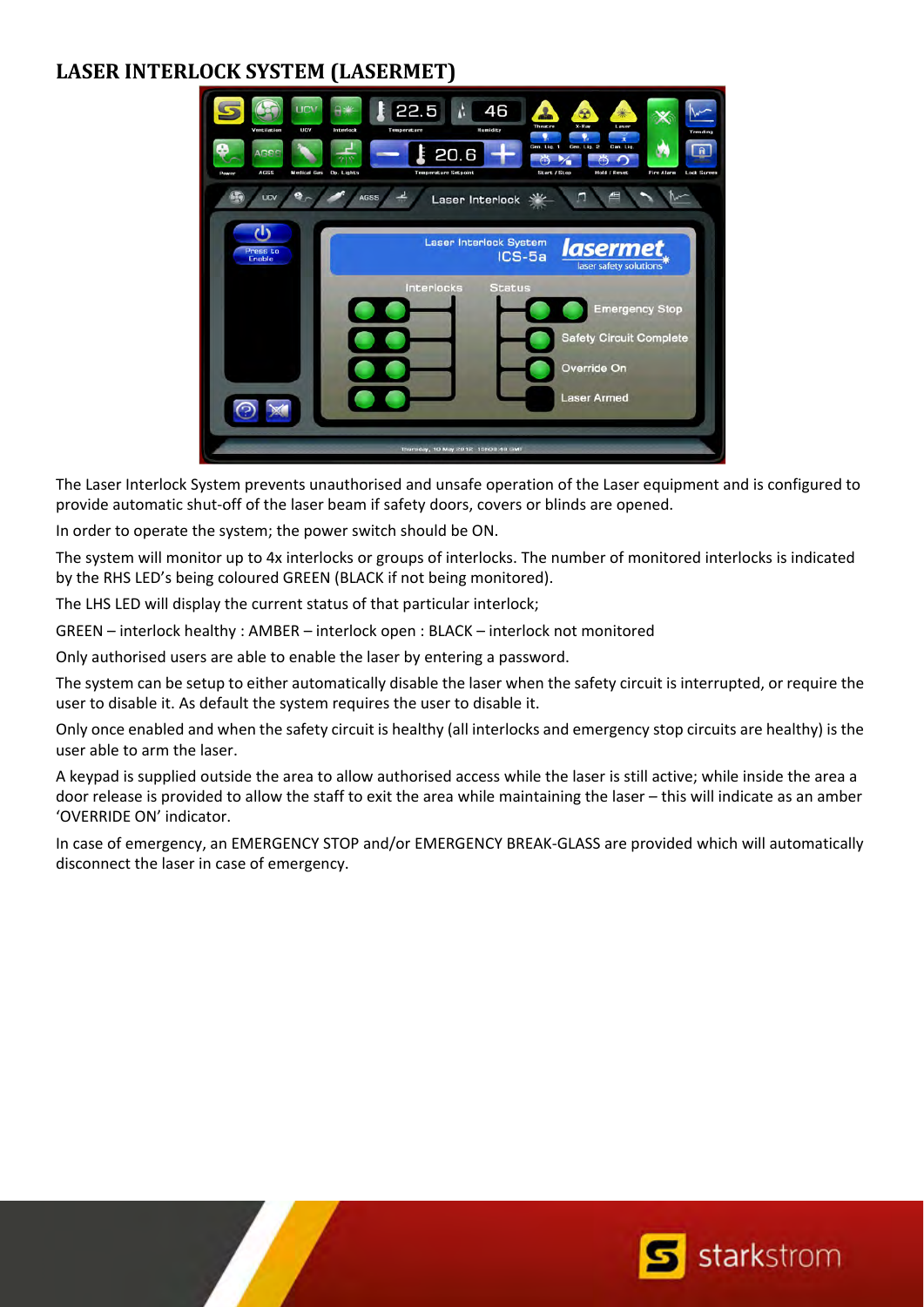![](_page_10_Picture_0.jpeg)

#### **S Sh t S** CA C 1 SC S O S **AUDIO PLAYER**

![](_page_10_Picture_5.jpeg)

From this screen the user will have access to the audio player enabling track selection, volume etc. Connection could be either via Bluetooth or a 3.5mm microphone jack.

### **DOCUMENTATION**

![](_page_10_Figure_8.jpeg)

From this screen the user will have access to the O&M Manuals and any other relevant documentation regarding the equipment supplied as part of the specific contract.

Pressing the associated button will open an Adobe Acrobat Document for viewing.

![](_page_10_Picture_11.jpeg)